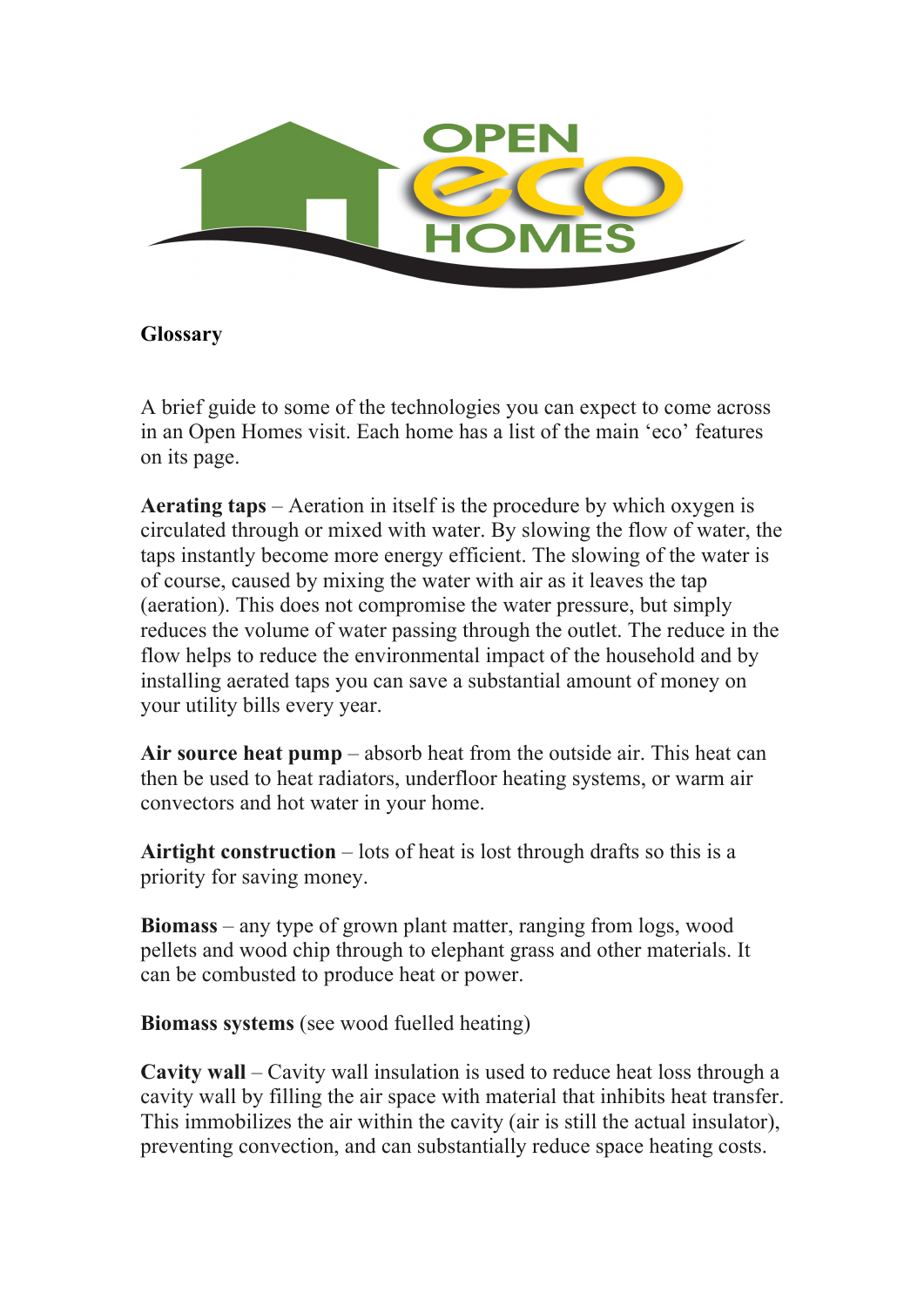**Condensing boiler** – a type of boiler that captures much more usable heat from its fuel than a non-condensing boiler. Its high operating efficiency is made possible by the design of the condensing boiler's larger – or sometimes dual – heat exchanger.

**Energy controls** – heating systems with simple easy controls in an accessible place can be more efficient as people use them more effectively.

**Green roof** – a roof of a building that is partially or completely covered with vegetation and a growing medium, planted over a waterproofing membrane. It may also include additional layers such as a root barrier and drainage and irrigation systems.

**Grey water recycling** – collecting waste water from sinks, showers and baths and reusing it for toilet flushing or watering the garden. Grey water is waste water that has not been mixed with sewage.

**Ground-source heat pump** – use pipes which are buried in the garden to extract heat from the ground. This heat can then be used to heat radiators, underfloor or warm air heating systems and hot water in your home.

**High performance glazing** – windows that are designed to minimise heat loss, for example through an insulated frame, a low E coating, an inert gas filled cavity, triple glazing, or any combination of these.

**Insulation** – a lightweight material that reduces heat flow. The better insulated a house is the cheaper it will be to run and it will be warmer in winter. All external elements of a building can be treated, including the ground floor, the walls and loft.

**LED lighting** – a very low energy form of lighting (light-emitting diode) which uses significantly less energy, is long-lasting and cheap to run.

**Low energy appliances** – all appliances are rated from A to G, with appliances rated A and A++ for refrigeration using the least energy.

**Low water use toilets and shower** – taps, showers or toilets that are designed to use less water than typical plumbing fittings.

**Natural materials** – any product that comes from plants or animals, including sheep's wool insulation, sweet chestnut cladding, sustainably sourced timber paints and clay plaster.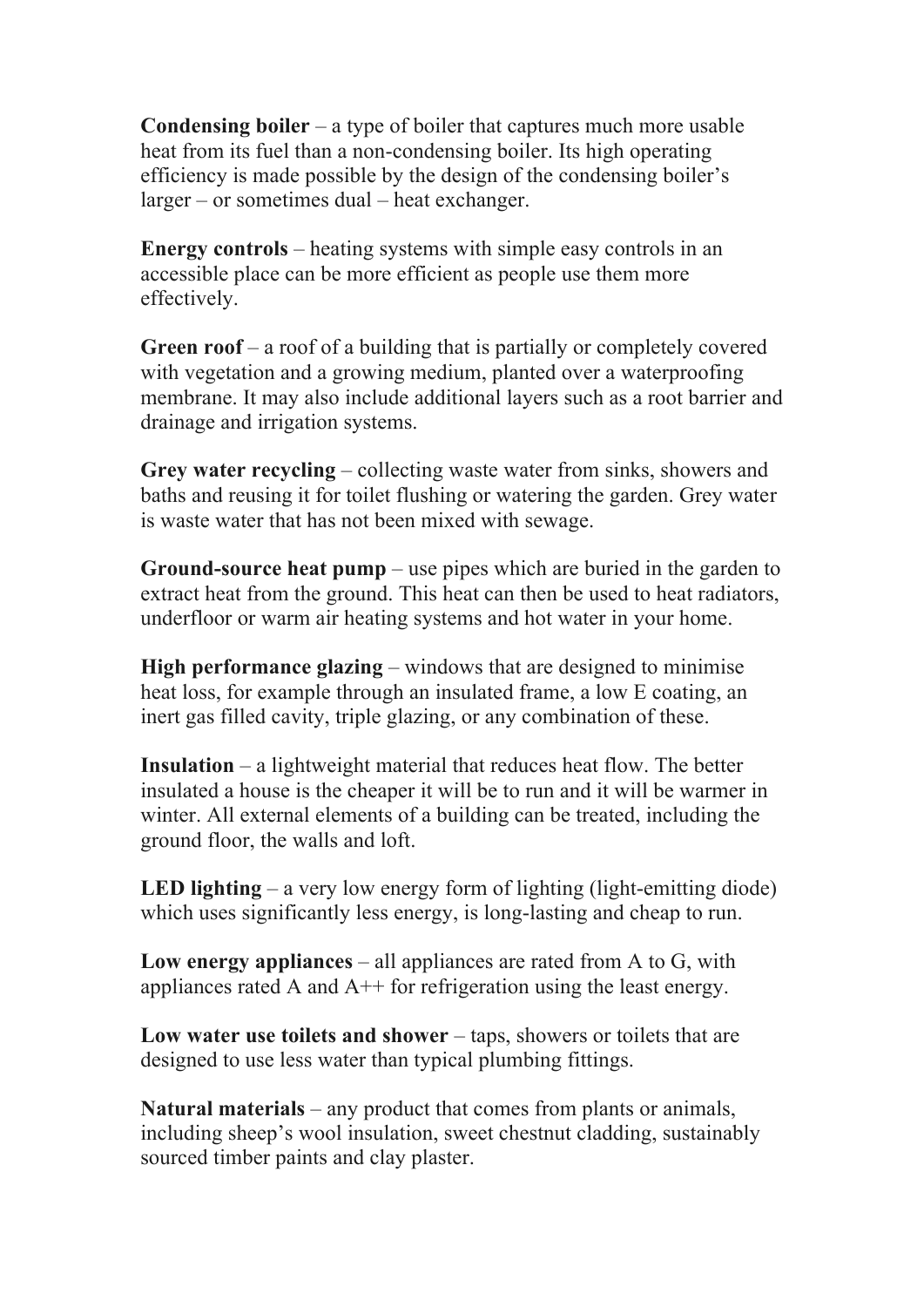**Passive solar design** – uses less mains energy by taking advantage of the sun's energy – carefully using building orientation, solar gain, super insulation, thermal mass and passive ventilation to provide heating and cooling.

**Rainwater harvesting** – collecting water that falls on a roof and using it at home for washing clothes, flushing a toilet or watering the garden.

**Solar photovoltaic (PV) panels** – solar panel electricity systems, also known as solar photovoltaics (PV), capture the sun's energy using photovoltaic cells. These cells don't need direct sunlight to work – they can still generate some electricity on a cloudy day. The cells convert the sunlight into electricity, which can be used to run household appliances and lighting.

**Solar water heating systems** – use free heat from the sun to warm domestic hot water. A conventional boiler or immersion heater can be used to make the water hotter, or to provide hot water when solar energy is unavailable. Can be a flat plate system or evacuated tube system.

**Terracotta evaporation fridge** – Often used in African countries it is a refrigeration device which keeps food cool without electricity by using evaporative cooling. A porous outer earthenware pot, lined with wet sand, contains an inner pot (which can be glazed to prevent penetration by the liquid) within which the food is placed – the evaporation of the outer liquid draws heat from the inner pot. The device can be used to cool any substances such as water, foods or temperature sensitive drugs.

**Trickle vents** – A very small opening in a window or other building envelope to allow small amounts of ventilation in spaces naturally intended to be ventilated when major elements of the design (windows, doors etc) are closed.

**Under floor heating** – Modern underfloor heating systems use either electrical resistance elements or fluid flowing in pipes to heat the floor. Either type can be installed as the primary, whole-building heating system or as localized floor heating for thermal comfort.

**Ventilation system with heat recovery** – system that provides fresh air with a heat exchanger that takes the heat from the air leaving the building to warm the incoming air.

**Wood-fuelled heating systems** (also called biomass systems) – burn